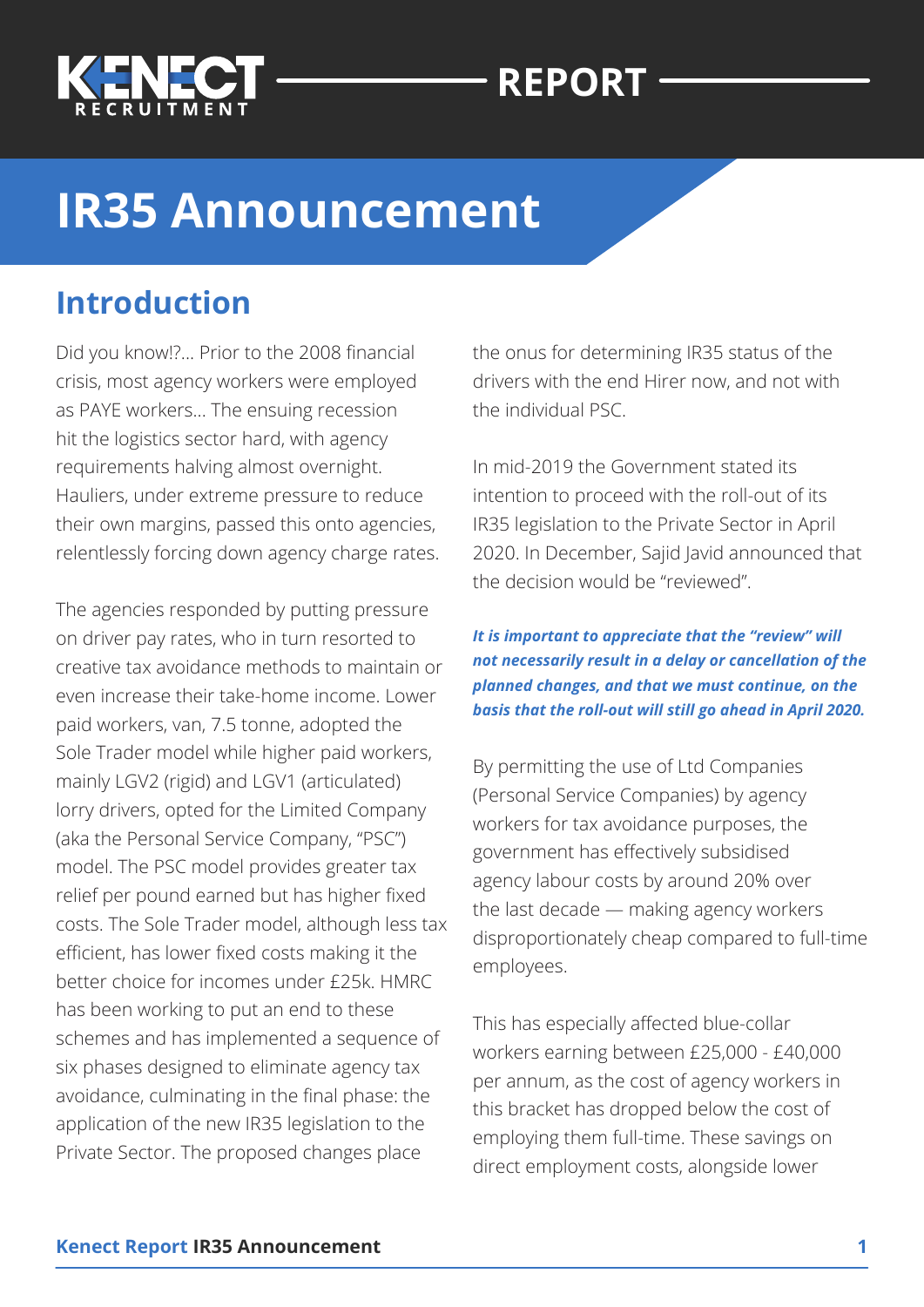Industrial and Human Relations administration and reduced reputation risks, has led to employers replacing their full-time staff with agency workers. Larger employers have outsourced not only the variable element of their workforce but also their "standard operations", while the agencies they use have taken on a large quantity of stable work.

In turn, these large-volume agencies have been able to drop their margins by up to 10% by subsidising their variable work with the revenue gained from this easier, repetitive & stable work. This has further reduced the labour cost, per worker, to the end client.

#### *IR35 will effectively raise agency labour costs by up to 25%, which will raise the cost to the end client by around 20%.*

This hike in costs means employers who have outsourced their standard operations to agencies will reconsider their agency policy and, most likely, bring their "standard operations" labour needs back in-house reducing their agency workforce to just what's needed to cover variability. Large-volume agencies affected by these worker movements will retain most of their costs, but for a muchreduced and more variable revenue base, so they'll have to increase their margins. We estimate this could be by up to an additional 10% of revenues, bringing them back into line with the majority of small to medium sized agencies.

The result? Professional blue-collar agencies will be forced to raise their charge rates by up to 20% and large volume agencies by up to 30%. This effectively constitutes a government tax on Private Enterprises with none of this extra cost benefitting the workers or agencies. We expect to see reduced numbers of agency LGV drivers, with large volume, low-margin agencies returning to the traditional model of catering for clients' variable and seasonal requirements, but at a higher margin. We also expect most professional blue-collar agency workers will migrate to PAYE, resulting in a level playing field where ethical & specialist agencies can compete fairly, growing their market share by providing superior services.

Our key concern is that the regulators, HMRC and the government do not rigorously enforce the IR35 legislation, tempting all parties to exploit tax avoidance methods to suppress costs. We could find ourselves in a marketplace where the unethical and unscrupulous operators have a competitive advantage over professional, ethical agencies — ultimately damaging the entire sector and the haulage industry as a whole. The more strictly the legislation is enforced, the quicker the transition to a stable and fair marketplace, which will be beneficial to all of us.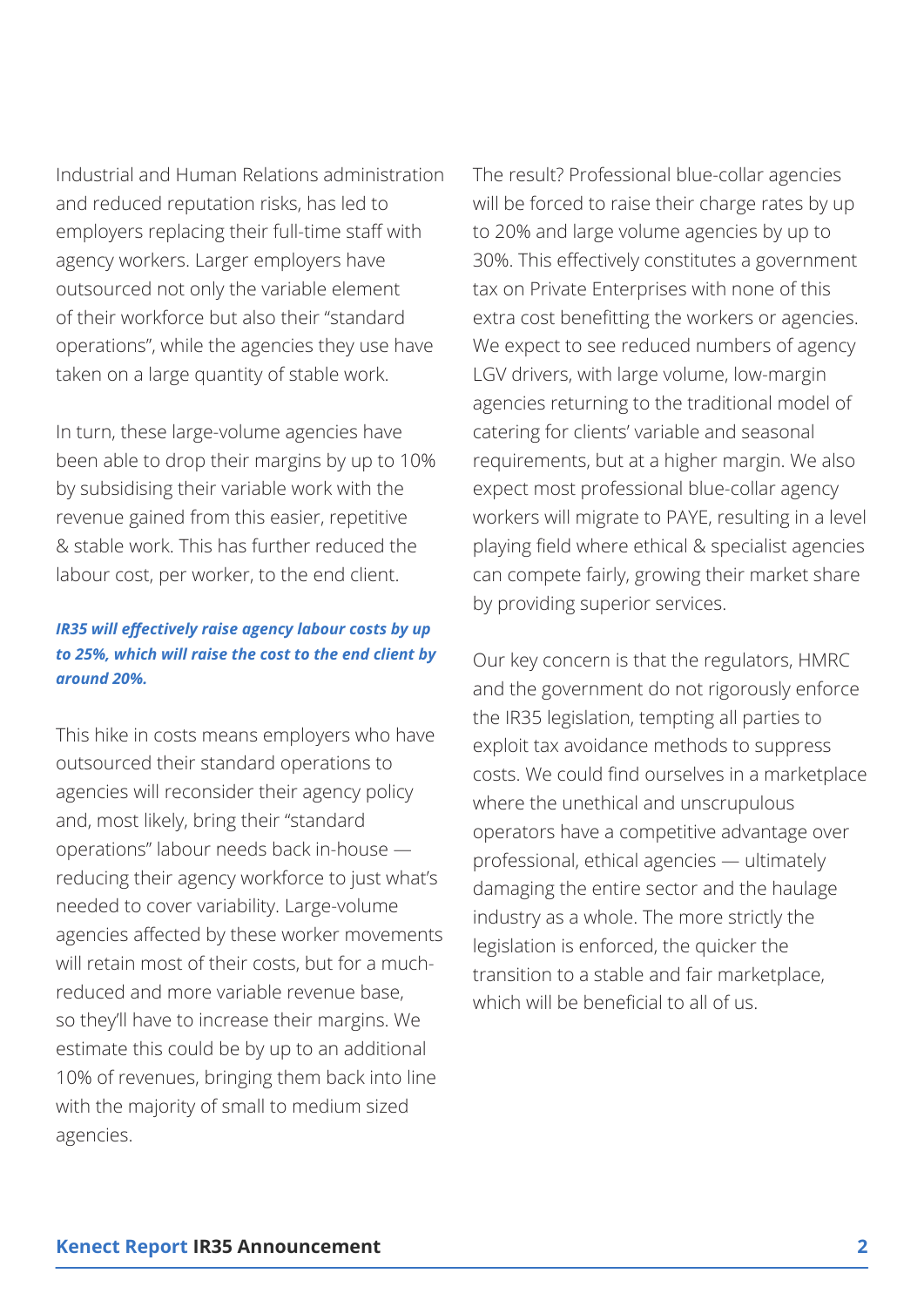# **So, What are the Changes?**

Although these changes have not yet been certified (due to the upcoming budget). IR35 defines a list of criteria, used to determine a worker's employment status. Under the current rules for the Private Sector, the contractor is responsible for determining their own employment status and for paying the relevant tax and NI. If HMRC suspects that a contractor is avoiding tax through "false selfemployment", i.e. by working as a Limited Company contractor, it has to pursue the Director of the company through court action to recover any underpaid taxes.

This is a laborious task for relatively little return, and HMRC doesn't have the resources to pursue such a large number of Ltd Company contractors, nor can it pursue a class action as each case is unique. The threat of HMRC action on falsely self-employed Ltd Company contractors has been so low, it's essentially been non-existent; unlawful Ltd Company workers continue to avoid tax with impunity.

This legislation makes it much easier for HMRC to take legal action against either the Fee Payer or the End Client, preventing tax avoidance through the incorrect use of Ltd Company

arrangements. It also works on the basis that clients and agencies are generally risk-averse and will lean towards declaring their workers to be within IR35, rather than risk being pursued by HMRC along with the associated reputation risks. This results in a tendency towards "false employment".

Another key element of the legislation is that "Small Businesses" will be exempt from the IR35 legislation when it is applied to the Private Sector.

### *A Small Business is defined as a company which satisfies two or more of the following requirements:*

- **• Has an aggregate net turnover less than £10.2 million**
- **• Has fewer than 50 employees**
- **• Has an aggregate balance sheet total less than £5.1 million**

It might seem like this excludes a large number of companies, but when you consider that larger companies use the majority of agency workers, it becomes apparent that most agency workers will be affected by the IR35 legislation.